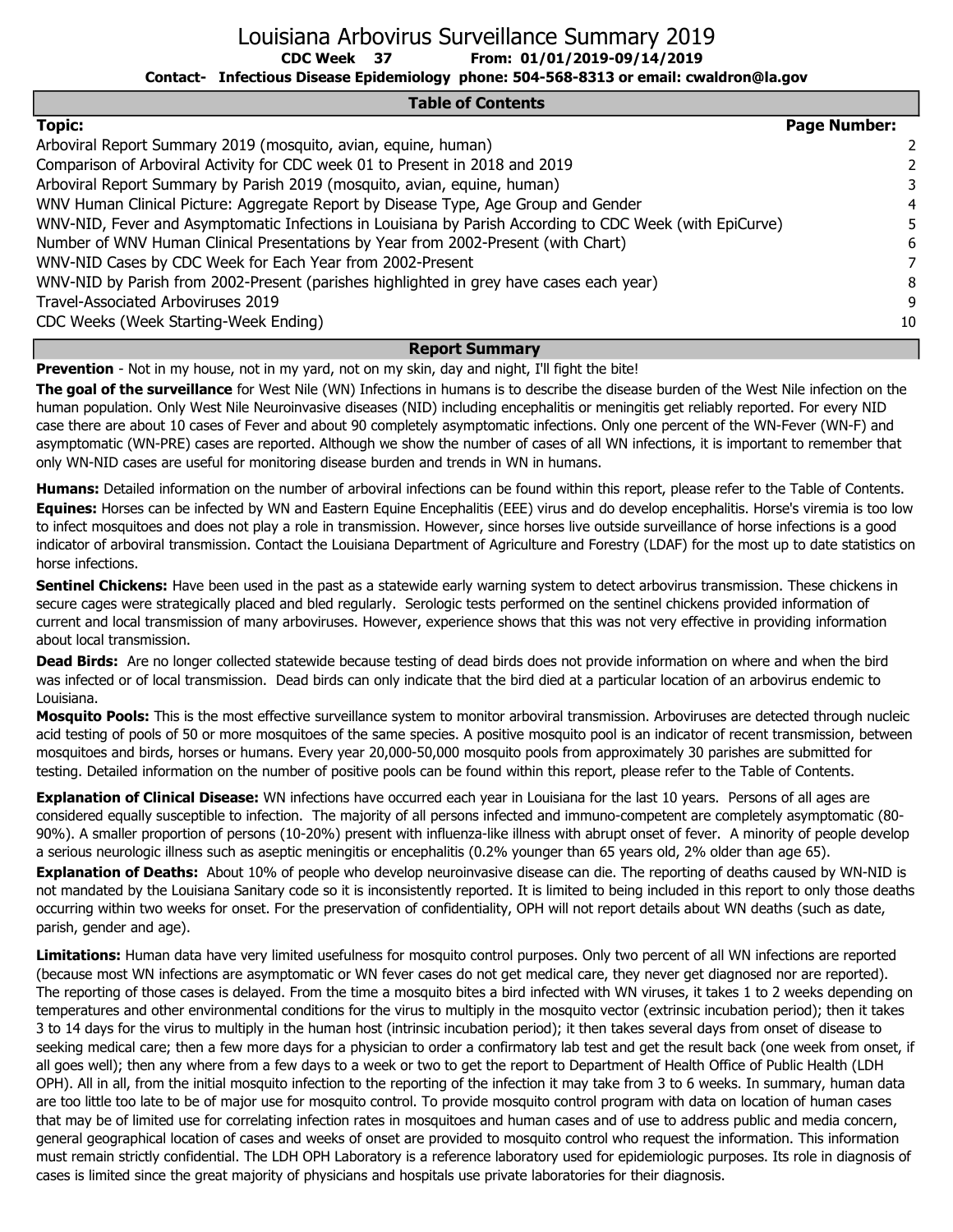## Arboviral Report Summary Presentation Page 2

|                | <b>Mosquito</b> | Avian | <b>Equine</b> |            |   |                                                      | Human        |                                         |               |
|----------------|-----------------|-------|---------------|------------|---|------------------------------------------------------|--------------|-----------------------------------------|---------------|
| <b>Disease</b> | <b>Pools</b>    |       |               | <b>NID</b> |   | Neuroinvasive   Fever   Asymptomatic  <br><b>PRE</b> | <b>Total</b> | <b>Positive Blood Donors  </b><br>PVD ‡ | <b>Deaths</b> |
| <b>CAL</b>     |                 |       |               |            |   |                                                      |              |                                         |               |
| EEE            |                 |       | 23            |            |   |                                                      |              |                                         |               |
| <b>SLE</b>     |                 |       |               |            |   |                                                      |              |                                         |               |
| <b>WEE</b>     |                 |       |               |            |   |                                                      |              |                                         |               |
| <b>WNV</b>     | 157             |       |               |            | 3 |                                                      | 12           |                                         |               |
| <b>Total</b>   | 166             |       | 24            |            | o |                                                      | 12           |                                         |               |

Data from CDC Week 1-37 From: 01/01/2019-09/14/2019

CAL = California serogroup viruses (including La Crosse) \* Avian includes any wild bird or sentinel chicken samples EEE = Eastern Equine Encephalitis virus SLE = St. Louis Encephalitis virus WEE = Western Equine Encephalitis virus WNV = West Nile virus

‡ PVD are people who had no symptoms at the time of donating blood with a blood collection agency, but whose blood tested positive when screened for the presence of virus. If they become symptomatic and meet the case definition reporting criteria, they are counted as a case and are included in the appropriate disease category case tallies.

| Data from CDC Week 1-37 |  | From: 01/01/2018-09/15/2018 |
|-------------------------|--|-----------------------------|
|                         |  |                             |

|                | <b>Mosquito</b> | Avian | <b>Equine</b> |                       |    |              | Human        |                              |               |
|----------------|-----------------|-------|---------------|-----------------------|----|--------------|--------------|------------------------------|---------------|
|                | <b>Pools</b>    |       |               | Neuroinvasive   Fever |    | Asymptomatic | <b>Total</b> | <b>Positive Blood Donors</b> | <b>Deaths</b> |
| <b>Disease</b> |                 |       |               | <b>NID</b>            |    | <b>PRE</b>   |              | PVD ‡                        |               |
| <b>CAL</b>     |                 |       |               |                       |    |              |              |                              |               |
| EEE            |                 |       |               |                       |    |              |              |                              |               |
| <b>SLE</b>     | 17              |       |               |                       |    |              |              |                              |               |
| <b>WEE</b>     |                 |       |               |                       |    |              |              |                              |               |
| <b>WNV</b>     | 1036            | 88    |               | 48                    | 21 | 10           | 79           |                              |               |
| Total          | 1054            | 88    | 6             | 48                    | 21 | 10           | 79           | 11                           |               |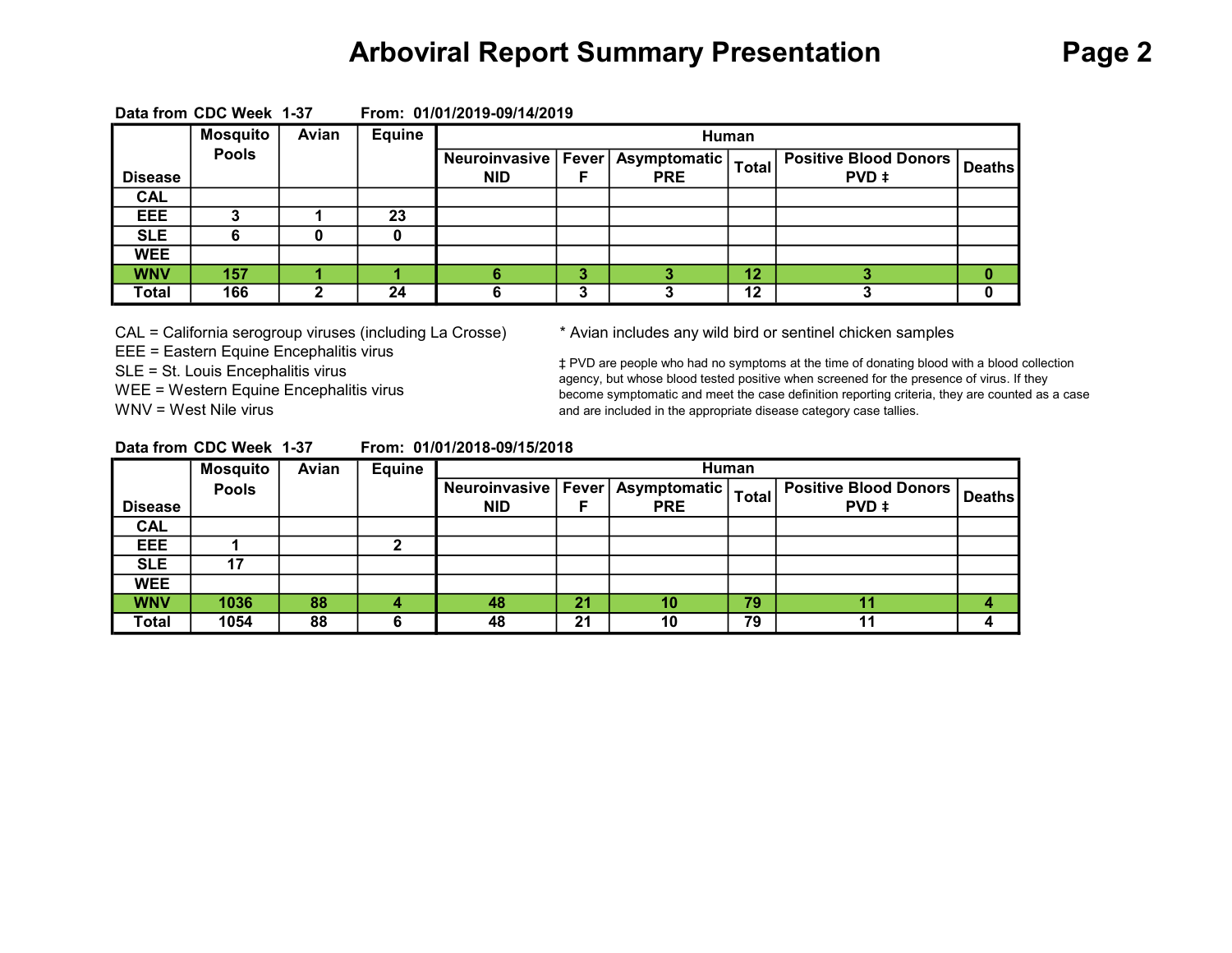## Arbovirus by Parish **Page 3** and 2011 11 and 2012 12:30 and 2012 12:30 and 2012 12:30 and 2012 12:30 and 2013 12:30

| Data from               | CDC Week: 37            |   |   |                |   |       |                         |                         |     | From: 01/01/2019-09/14/2019   |   |     |                |       |            |                    |
|-------------------------|-------------------------|---|---|----------------|---|-------|-------------------------|-------------------------|-----|-------------------------------|---|-----|----------------|-------|------------|--------------------|
|                         |                         |   |   | <b>WNV</b>     |   |       |                         |                         |     | <b>SLE</b>                    |   |     |                | EEE   | <b>CAL</b> | $CAL = C$          |
| Parish                  | М                       | A | E |                |   | Human |                         |                         |     | $M   A   E$ Human $M   A   E$ |   |     |                | Human | Human      | (i                 |
|                         |                         |   |   | <b>NID</b>     | F |       | <b>PRE</b> Total        |                         |     |                               |   |     |                |       |            | $EEE = E$          |
| <b>Acadia</b>           |                         |   |   |                |   |       | 0                       |                         |     |                               |   |     |                |       |            |                    |
| Allen                   |                         |   |   |                |   |       | 0                       |                         |     |                               |   |     | 1              |       |            | $SLE = S$          |
| <b>Ascension</b>        | 3                       |   |   |                |   |       | 0                       | 1                       |     |                               |   |     |                |       |            | $WEE = W$          |
| <b>Assumption</b>       | $\overline{\mathbf{1}}$ |   |   |                |   |       | 0                       |                         |     |                               |   |     | 2              |       |            |                    |
| <b>Avoyelles</b>        |                         |   |   |                |   |       | 0                       |                         |     |                               |   |     |                |       |            |                    |
| <b>Beauregard</b>       |                         |   | 1 |                |   |       | 0                       |                         |     |                               |   |     | $\mathbf 2$    |       |            | W                  |
| <b>Bossier</b>          |                         |   |   |                |   |       | 0                       |                         |     |                               |   |     |                |       |            |                    |
| Caddo                   | 7                       |   |   | 0              | 0 | 1     | 1                       |                         |     |                               |   |     | 4              |       |            |                    |
| Calcasieu               | $\overline{\mathbf{1}}$ |   |   |                |   |       | 0                       |                         |     |                               | 1 |     |                |       |            |                    |
| Cameron                 |                         |   |   |                |   |       | 0                       |                         |     |                               |   |     |                |       |            | $M = M$ osq        |
| Claiborne               |                         |   |   |                |   |       | 0                       |                         |     |                               |   |     |                |       |            | $A = Avian$        |
| <b>DeSoto</b>           |                         |   |   |                |   |       | 0                       |                         |     |                               |   |     | $\overline{2}$ |       |            | $E = \text{Equin}$ |
| <b>East Baton Rouge</b> | 5                       | 1 |   | $\overline{1}$ | 1 | 0     | $\overline{\mathbf{2}}$ |                         |     |                               |   | 1   |                |       |            |                    |
| <b>East Feliciana</b>   |                         |   |   |                |   |       | 0                       |                         |     |                               |   |     |                |       |            |                    |
| <b>Evangeline</b>       |                         |   |   |                |   |       | 0                       |                         |     |                               |   |     |                |       |            |                    |
| <b>Franklin</b>         |                         |   |   |                |   |       | 0                       |                         |     |                               |   |     |                |       |            |                    |
| Grant                   |                         |   |   |                |   |       | 0                       |                         |     |                               |   |     |                |       |            |                    |
| Iberia                  |                         |   |   |                |   |       | 0                       | $\overline{\mathbf{2}}$ |     |                               |   |     |                |       |            |                    |
| Iberville               |                         |   |   |                |   |       | $\mathbf 0$             |                         |     |                               |   |     | 1              |       |            |                    |
| <b>Jackson</b>          |                         |   |   |                |   |       | 0                       |                         |     |                               |   |     |                |       |            |                    |
| Jefferson               | 6                       |   |   |                |   |       | 0                       |                         |     |                               |   |     |                |       |            |                    |
| Jefferson Davis         |                         |   |   |                |   |       | 0                       |                         |     |                               |   |     |                |       |            |                    |
| Lafayette               |                         |   |   |                |   |       | 0                       |                         |     |                               |   |     |                |       |            |                    |
| Lafourche               | $\overline{7}$          |   |   |                |   |       | 0                       |                         |     |                               |   |     | $\mathbf 2$    |       |            |                    |
| Lasalle                 |                         |   |   |                |   |       | 0                       |                         |     |                               |   |     |                |       |            |                    |
| Lincoln                 |                         |   |   |                |   |       | 0                       |                         |     |                               |   |     |                |       |            |                    |
| Livingston              |                         |   |   | $\mathbf{2}$   | 0 | 0     | $\overline{2}$          |                         |     |                               |   |     |                |       |            |                    |
| Morehouse               |                         |   |   |                |   |       | 0                       |                         |     |                               |   |     |                |       |            |                    |
| <b>Natchitoches</b>     |                         |   |   |                | 1 |       | 1                       |                         |     |                               |   |     |                |       |            |                    |
| <b>Orleans</b>          | 1                       |   |   |                |   |       | 0                       |                         |     |                               |   |     |                |       |            |                    |
| <b>Ouachita</b>         | 72                      |   |   |                |   |       | 0                       |                         |     |                               |   |     |                |       |            |                    |
| <b>Pointe Coupee</b>    |                         |   |   |                |   |       | 0                       | $\overline{1}$          |     |                               |   |     |                |       |            |                    |
| <b>Rapides</b>          |                         |   |   |                |   | 1     | 1                       |                         |     |                               |   |     |                |       |            |                    |
| <b>Red River</b>        |                         |   |   |                |   |       | 0                       |                         |     |                               |   |     | 1              |       |            |                    |
| <b>St. Bernard</b>      | 1                       |   |   |                |   |       | $\overline{0}$          | $\overline{0}$          |     |                               | 1 |     |                |       |            |                    |
| St. Charles             | 3                       |   |   |                |   |       | 0                       |                         |     |                               |   |     |                |       |            |                    |
| St. James               |                         |   |   |                |   |       | 0                       |                         |     |                               |   |     |                |       |            |                    |
| St. John                |                         |   |   |                |   |       | 0                       |                         |     |                               |   |     |                |       |            |                    |
| <b>St. Landry</b>       |                         |   |   |                |   |       | 0                       |                         |     |                               |   |     |                |       |            |                    |
| <b>St. Martin</b>       |                         |   |   |                |   |       | 0                       |                         |     |                               |   |     |                |       |            |                    |
| St. Mary                | 0                       |   |   |                |   |       | 0                       | 1                       |     |                               | 0 |     | 1              |       |            |                    |
| St. Tammany             | 42                      |   |   | 1              | 0 | 0     | 1                       | 1                       |     |                               | 1 |     | $\overline{2}$ |       |            |                    |
| Tangipahoa              | $\overline{2}$          |   |   |                |   |       | 0                       |                         |     |                               |   |     | $\overline{2}$ |       |            |                    |
| <b>Terrebonne</b>       |                         |   |   |                |   |       | 0                       |                         |     |                               |   |     | 3              |       |            |                    |
| Vermilion               | 1                       |   |   |                |   |       |                         |                         |     |                               |   |     |                |       |            |                    |
| Washington              |                         |   |   | $\overline{2}$ | 1 | 1     | 4                       |                         |     |                               |   |     |                |       |            |                    |
| <b>West Baton Rouge</b> | 5                       |   |   |                |   |       | 0                       |                         |     |                               |   |     |                |       |            |                    |
| <b>West Feliciana</b>   |                         |   |   |                |   |       | 0                       |                         |     |                               |   |     |                |       |            |                    |
| Total                   | 157                     | 1 | 1 | 6              | 3 | 3     | 12                      | 6                       | 0 0 | 0                             |   | 3 1 | 23             | 0     | 0          |                    |
|                         |                         |   |   |                |   |       |                         |                         |     |                               |   |     |                |       |            |                    |

SLE = St. Louis Encephalitis virus WEE = Western Equine Encephalitis virus WNV = West Nile virus CAL = California serogroup viruses (including La Crosse) EEE = Eastern Equine Encephalitis virus

 $M = M$ osquito

 $E =$ Equine

All human and equine case tallies are reported by the case's parish of residence, not the parish where the exposure occurred.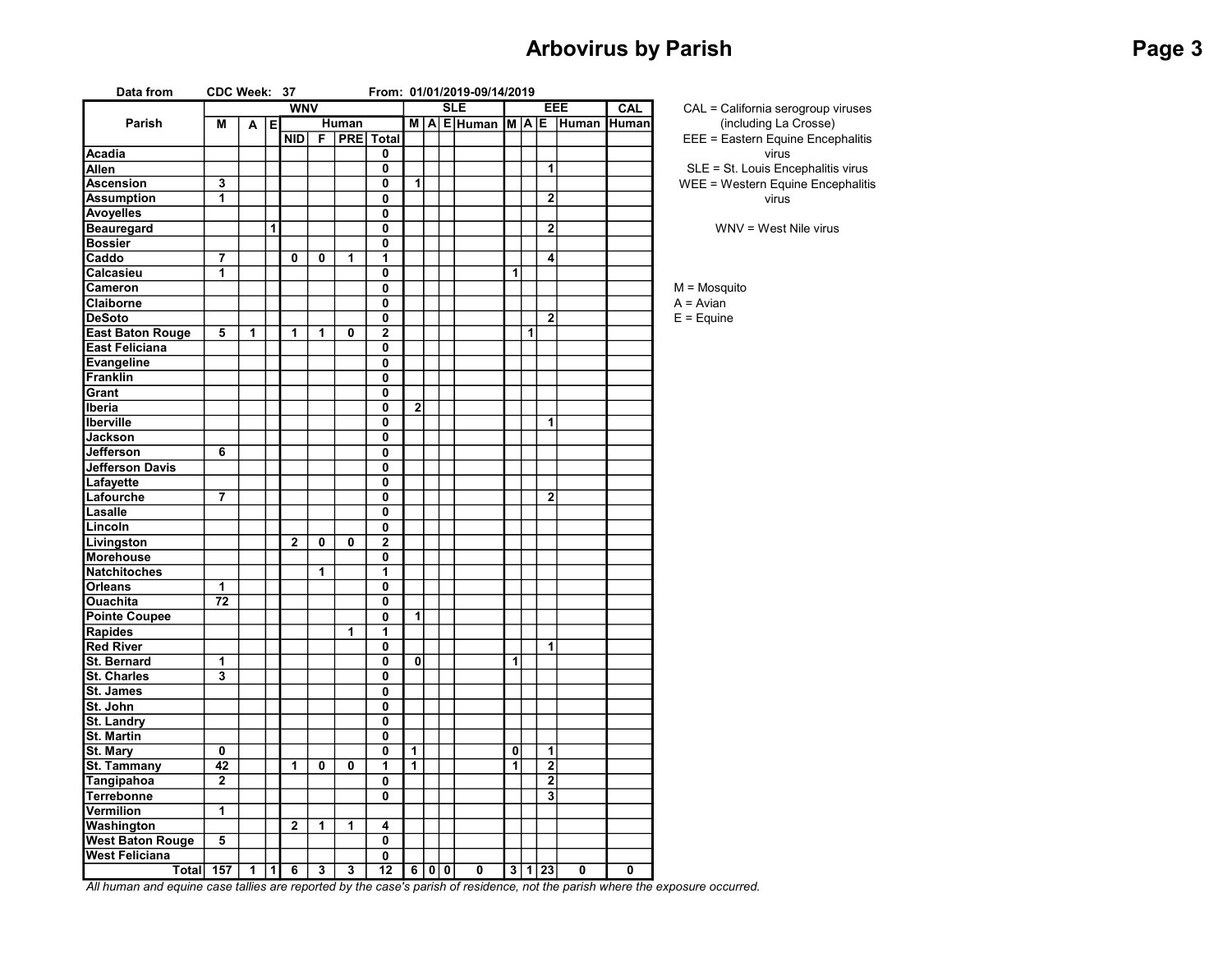# WNV Human Clinical Presentation Page 4

| <b>Age Group</b>    |                  |                  | <b>Clinical Classification</b> |                  |                         |   |
|---------------------|------------------|------------------|--------------------------------|------------------|-------------------------|---|
|                     | <b>NID Cases</b> | <b>Incidence</b> | <b>Fever Cases</b>             | <b>Incidence</b> | <b>PRE Cases Deaths</b> |   |
| $0 - 14$            |                  | 0.0              |                                | 0.0              |                         |   |
| 15-29               | 0                | 0.0              | 0                              | 0.0              |                         |   |
| 30-44               | $\mathbf 2$      | 0.2              | $\bf{0}$                       | 0.0              | $\mathbf{2}$            |   |
| 45-59               | $\mathbf 2$      | 0.2              | 0                              | 0.0              | 0                       |   |
| 60-74               | 2                | 0.3              |                                | 0.1              |                         |   |
| $75+$               |                  | 0.0              | $\overline{2}$                 | 0.7              |                         |   |
| <b>Undetermined</b> |                  |                  |                                |                  |                         |   |
| <b>Total</b>        | 6                | 0.1              | З                              | 0.1              | 3                       | 0 |

| <b>Age Group</b> |             | <b>Neuroinvasive Disease Cases by Gender</b> |               |                    |
|------------------|-------------|----------------------------------------------|---------------|--------------------|
|                  | <b>Male</b> | <b>M</b> Incidence                           | <b>Female</b> | <b>F</b> Incidence |
| $0 - 14$         |             | 0.0                                          |               | 0.0                |
| 15-29            |             | 0.0                                          |               | 0.0                |
| $30 - 44$        |             | 0.0                                          | 2             | 0.4                |
| 45-59            |             | 0.0                                          | 2             | 0.4                |
| 60-74            |             | 0.6                                          | 0             | 0.0                |
| $75+$            |             | 0.0                                          |               | 0.0                |
| Undetermined     |             |                                              |               |                    |
| <b>Total</b>     |             | 0.1                                          |               | 0.2                |



Age Group (Years)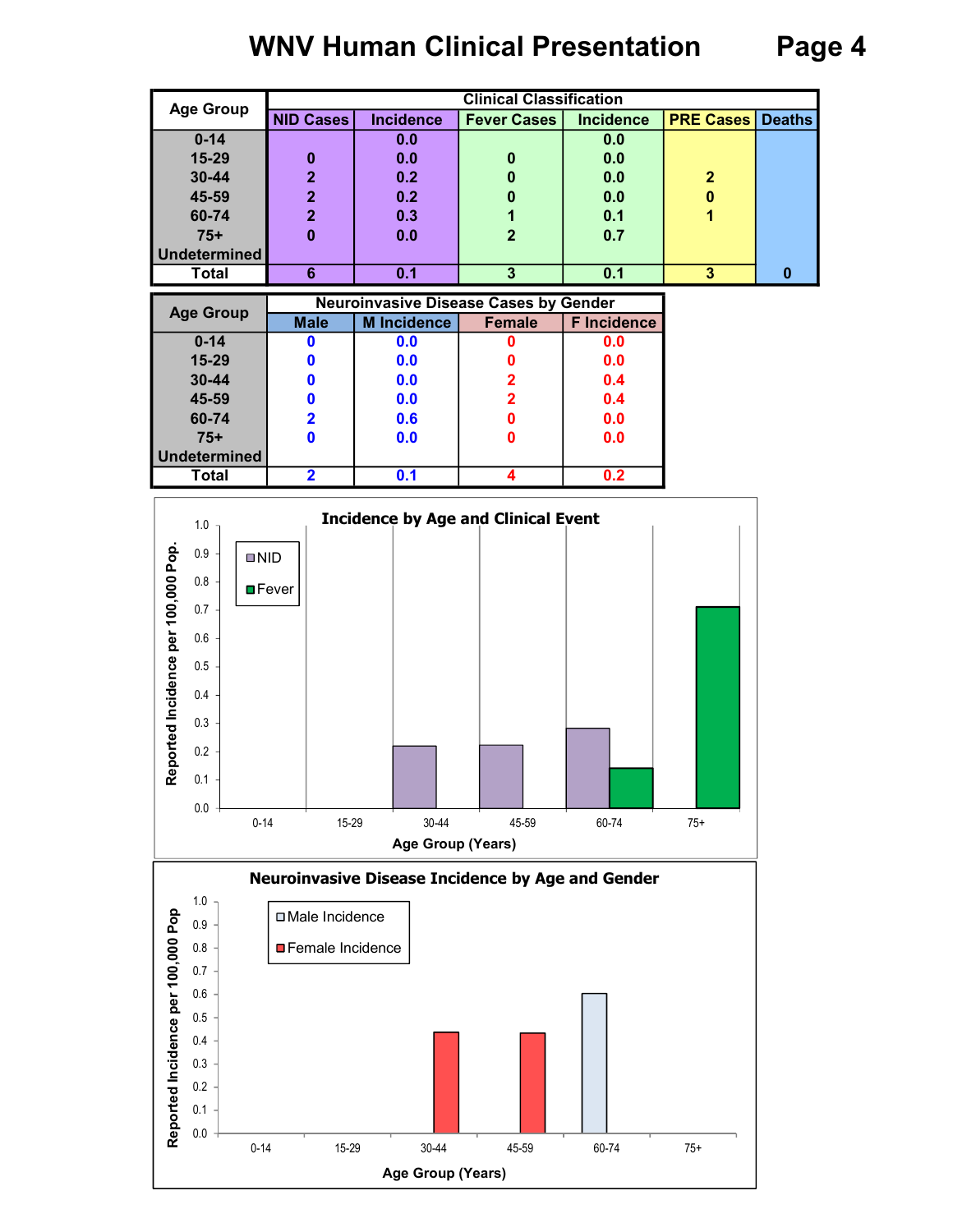## WNV Infections by Parish According to CDC Week Page 5

|                                         |                                   |              |              |              |              |              |              |              |              | CDC Week 1-4 5-8 9-12 13-17 18-21 22 23 24 25 26 27 28 29 30 31 32 33 34 35 36 37 38 39 40 41 42 43 44 45 46 47 48 49 50 51 52 |              |                              |            |          |              |                           |              |          |              | <b>WNV Infections by Parish According to CDC Week</b> |              |              |                          |                   |                              |              |              |                              | Page 5       |                           |
|-----------------------------------------|-----------------------------------|--------------|--------------|--------------|--------------|--------------|--------------|--------------|--------------|--------------------------------------------------------------------------------------------------------------------------------|--------------|------------------------------|------------|----------|--------------|---------------------------|--------------|----------|--------------|-------------------------------------------------------|--------------|--------------|--------------------------|-------------------|------------------------------|--------------|--------------|------------------------------|--------------|---------------------------|
| Region Parish                           |                                   | <b>Total</b> |              |              | Jan Feb Mar  | Apr          |              | May Jun      |              |                                                                                                                                | Jul          |                              |            |          | Aug          |                           |              | Sep      |              |                                                       |              | <b>Oct</b>   |                          | <b>Nov</b>        |                              |              | Dec          |                              |              |                           |
| $\mathbf{1}$<br>$\overline{\mathbf{2}}$ | <b>East Baton Rouge</b>           | n            |              |              |              |              |              |              |              |                                                                                                                                |              |                              |            |          |              | $\mathbf{1}$              |              |          |              |                                                       |              |              |                          |                   |                              |              |              |                              |              |                           |
| $\overline{\mathbf{3}}$                 |                                   | 0            |              |              |              |              |              |              |              |                                                                                                                                |              |                              |            |          |              |                           |              |          |              |                                                       |              |              |                          |                   |                              |              |              |                              |              |                           |
| $\overline{4}$                          |                                   | n            |              |              |              |              |              |              |              |                                                                                                                                |              |                              |            |          |              |                           |              |          |              |                                                       |              |              |                          |                   |                              |              |              |                              |              |                           |
| 5                                       |                                   | o            |              |              |              |              |              |              |              |                                                                                                                                |              |                              |            |          |              |                           |              |          |              |                                                       |              |              |                          |                   |                              |              |              |                              |              |                           |
| 6                                       |                                   | $\Omega$     |              |              |              |              |              |              |              |                                                                                                                                |              |                              |            |          |              |                           |              |          |              |                                                       |              |              |                          |                   |                              |              |              |                              |              |                           |
| $\overline{7}$                          |                                   | o            |              |              |              |              |              |              |              |                                                                                                                                |              |                              |            |          |              |                           |              |          |              |                                                       |              |              |                          |                   |                              |              |              |                              |              |                           |
| 8                                       |                                   |              |              |              |              |              |              |              |              |                                                                                                                                |              |                              |            |          |              |                           |              |          |              |                                                       |              |              |                          |                   |                              |              |              |                              |              |                           |
| 9                                       | Livingston                        |              |              |              |              |              |              |              |              |                                                                                                                                |              |                              |            |          |              |                           |              |          |              |                                                       |              |              |                          |                   |                              |              |              |                              |              |                           |
| 9                                       | St. Tammany                       |              |              |              |              |              |              |              |              |                                                                                                                                |              |                              |            |          |              |                           |              |          |              |                                                       |              |              |                          |                   |                              |              |              |                              |              |                           |
| 9                                       | Washington<br><b>WNV-NID 2019</b> | 6            | $\mathbf{0}$ | $\mathbf{r}$ |              |              |              |              |              | n                                                                                                                              | $\mathbf{a}$ | $\mathbf{r}$                 |            | 3        | $\mathbf{a}$ | $\mathbf{1}$<br>$\bullet$ | $\bullet$    |          |              |                                                       |              |              |                          | $\mathbf{a}$      | $\mathbf{a}$                 |              | $\mathbf{0}$ | $\bullet$<br>$\bullet$       |              | $\mathbf{0}$ $\mathbf{0}$ |
|                                         | <b>WNV-F 2019</b>                 |              | 300          | $\Omega$     | $\mathbf{a}$ | n            |              |              | n            | n                                                                                                                              | n            | n                            |            |          |              | n                         |              |          |              |                                                       |              |              | n<br>n                   |                   | $\mathbf{r}$                 |              | n            | $\mathbf{r}$<br>$\mathbf{r}$ | $\mathbf{0}$ |                           |
|                                         | <b>WNV-PRE 2019</b>               |              | 300          | $\mathbf{0}$ | $\Omega$     | $\mathbf{0}$ | $\mathbf{a}$ | $\mathbf{0}$ | $\mathbf{0}$ | $\mathbf{0}$<br>$\sqrt{ }$                                                                                                     | $\mathbf{a}$ | $\mathbf{a}$<br>$\mathbf{a}$ | $\sqrt{2}$ | $\Omega$ |              | $\mathbf{0}$              | $\mathbf{0}$ | $\Omega$ | $\mathbf{0}$ | $\sqrt{ }$                                            | $\mathbf{0}$ | $\mathbf{a}$ | $\mathbf{a}$<br>$\Omega$ | $\Omega$          | $\mathbf{0}$<br>$\mathbf{0}$ | $\mathbf{a}$ | $\bullet$    | $0\quad 0\quad 0$            |              |                           |
|                                         | <b>Average WNV-NID All Years</b>  |              | $68$ 0       | $\mathbf{0}$ |              | n            | n            |              | $\mathbf{0}$ | n<br>n                                                                                                                         |              |                              | 5          |          |              | 8                         | ×            |          |              |                                                       |              |              |                          |                   | n<br>$\Omega$                |              |              | $\bullet$<br>$\mathbf{0}$    | ∣ o          |                           |
|                                         |                                   |              |              |              |              |              |              |              |              |                                                                                                                                |              |                              |            |          |              |                           |              |          |              |                                                       |              |              |                          |                   |                              |              |              |                              |              |                           |
|                                         |                                   |              |              |              |              |              |              |              |              |                                                                                                                                |              |                              |            |          |              |                           |              |          |              |                                                       |              |              |                          |                   |                              |              |              |                              |              |                           |
|                                         |                                   |              |              |              |              |              |              |              |              | WNV Cases - Louisiana, Average NID by Week Compared to 2019                                                                    |              |                              |            |          |              |                           |              |          |              |                                                       |              |              |                          |                   |                              |              |              |                              |              |                           |
|                                         |                                   |              |              |              |              |              |              |              |              |                                                                                                                                |              |                              |            |          |              |                           |              |          |              |                                                       |              |              |                          |                   |                              |              |              |                              |              |                           |
|                                         | 8                                 |              |              |              |              |              |              |              |              |                                                                                                                                |              |                              |            |          |              |                           |              |          |              |                                                       |              |              |                          |                   |                              |              |              |                              |              |                           |
|                                         |                                   |              |              |              |              |              |              |              |              |                                                                                                                                |              |                              |            |          |              |                           |              |          |              |                                                       |              |              |                          |                   | WNV-NID 2019                 |              |              |                              |              |                           |
|                                         |                                   |              |              |              |              |              |              |              |              |                                                                                                                                |              |                              |            |          |              |                           |              |          |              |                                                       |              |              |                          | <b>WNV-F 2019</b> |                              |              |              |                              |              |                           |
|                                         |                                   |              |              |              |              |              |              |              |              |                                                                                                                                |              |                              |            |          |              |                           |              |          |              |                                                       |              |              |                          |                   |                              |              |              |                              |              |                           |
|                                         |                                   |              |              |              |              |              |              |              |              |                                                                                                                                |              |                              |            |          |              |                           |              |          |              |                                                       |              |              |                          | I WNV-PRF 2019    |                              |              |              |                              |              |                           |

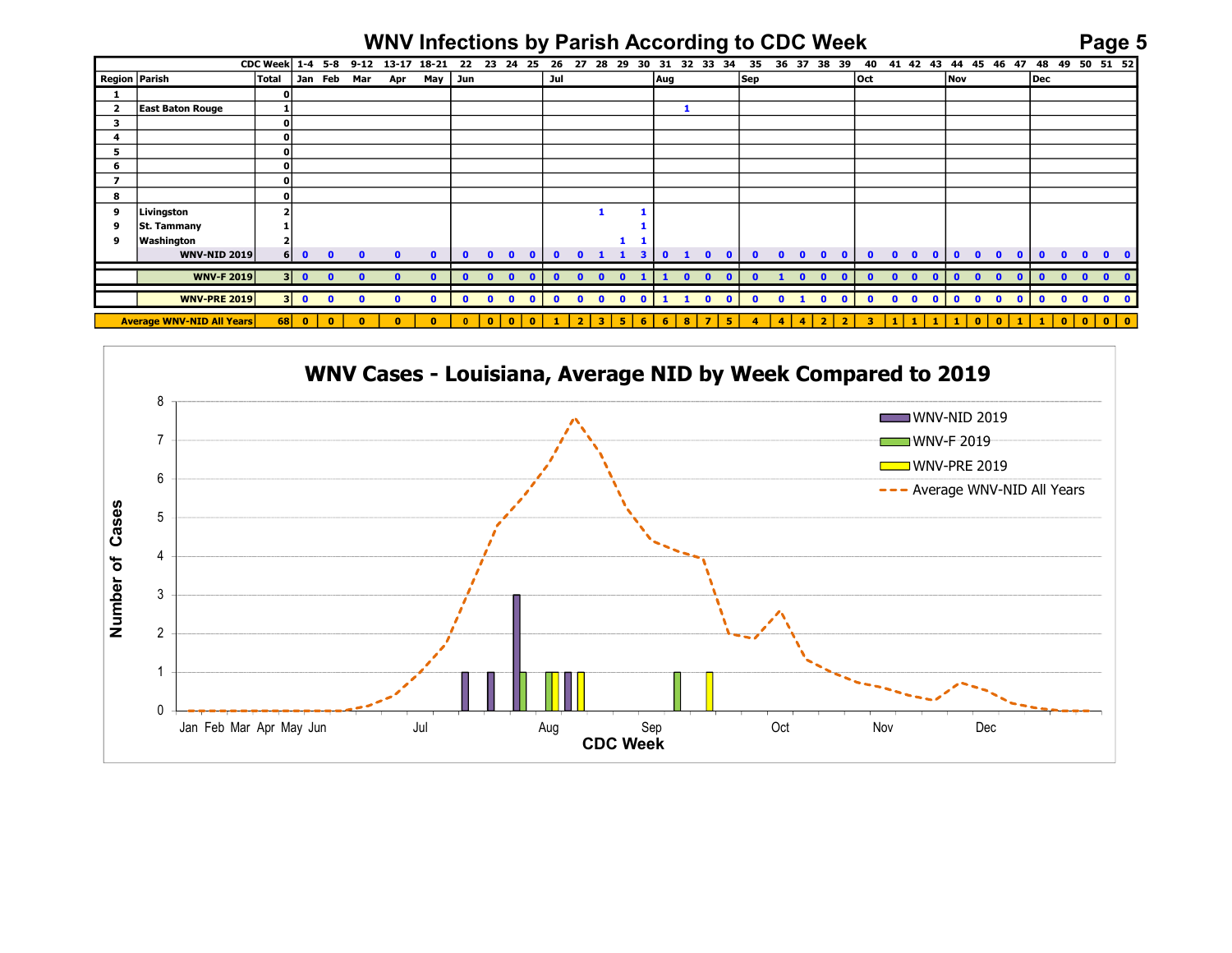|                           |      |      |      |      |      |                 | <b>Total Human WNV Clinical Presentation by Year</b> |      |      |      |      |      |      |      |      |      |      |      |              |
|---------------------------|------|------|------|------|------|-----------------|------------------------------------------------------|------|------|------|------|------|------|------|------|------|------|------|--------------|
|                           | 2002 | 2003 | 2004 | 2005 | 2006 | 2007            | 2008                                                 | 2009 | 2010 | 2011 | 2012 | 2013 | 2014 | 2015 | 2016 | 2017 | 2018 | 2019 | <b>Total</b> |
| <b>NID Cases</b>          | 204  | 101  | 84   | 118  | 91   | 27              | 19                                                   |      | 20   |      | 160  | 34   | 61   | 41   | 37   | 38   | 56   |      | 1114         |
| <b>IFever</b>             | 124  | 23   | 24   | 54   | 89   | 13              | 30 <sub>l</sub>                                      |      |      |      | 9    | 24   | 59   |      | 20   |      | 27   |      | 723          |
| <b>Asymptomatic</b>       | 0    |      |      | 16   | 22   | 10 <sub>1</sub> | 9                                                    |      |      |      | 46   | 4    | 20   | 18   |      | 8    | 11   |      | 202          |
| <b>IProportion of NID</b> | 0.62 | 0.81 | 0.78 | 0.69 | 0.51 | 0.68            | 0.39                                                 | 0.52 | 0.74 | 0.60 | 0.46 | 0.59 | 0.51 | 0.80 | 0.65 | 0.78 | 0.67 | 0.67 |              |
| <b>Deaths</b>             | 24   |      |      |      |      |                 |                                                      |      |      |      | 21   |      | 12   |      |      |      |      |      |              |
| Total Disease             | 328  | 128  | 115  | 188  | 202  | 50              | 58                                                   | 29   | 34   | 12   | 397  | 62   | 140  | 69   | 64   | 57   | 94   | 12   |              |

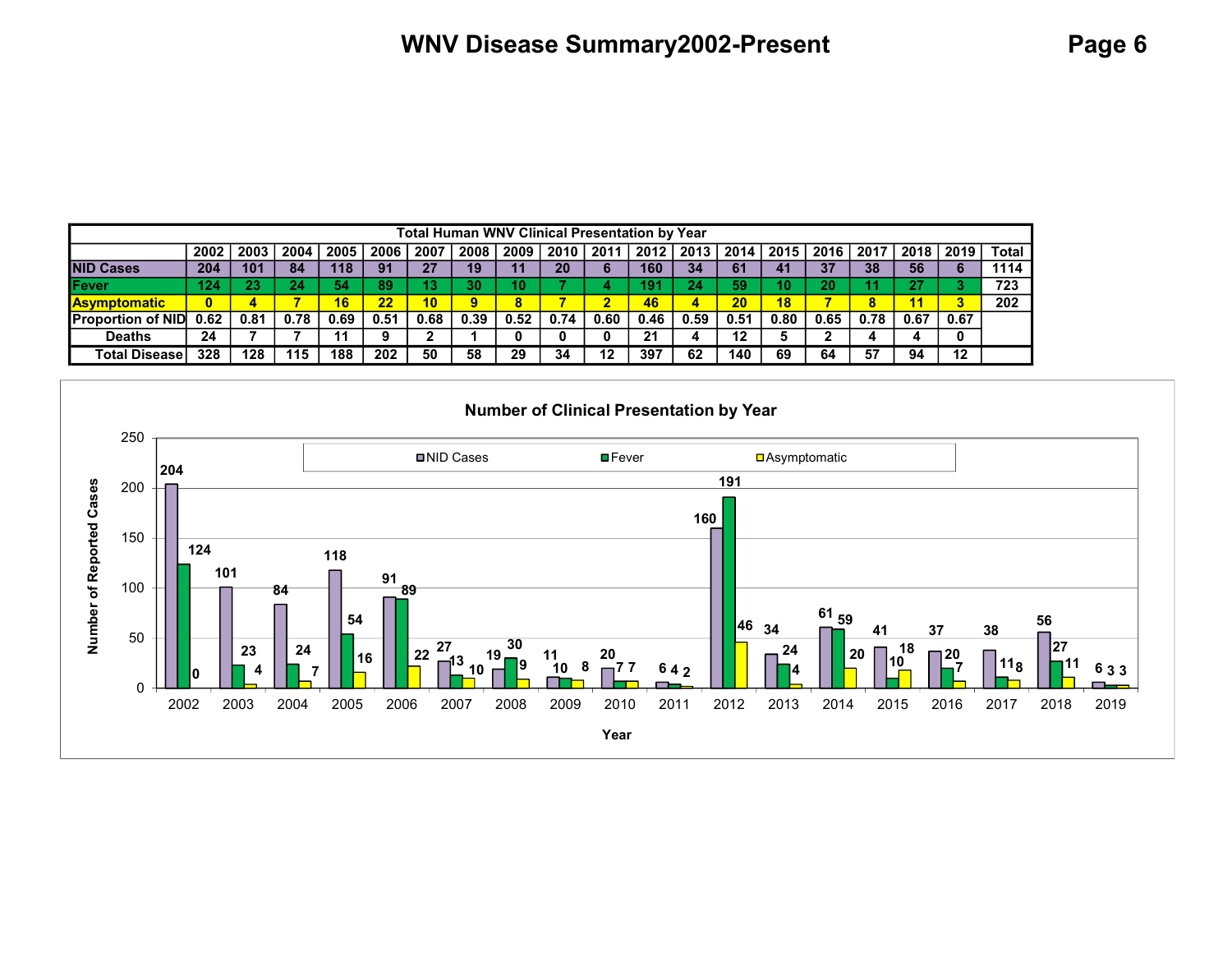# NID by Week 2002-Present Page 7

|                  |                 |                         |                         |                         |                         |                         |                         |                            |                | <b>WNV-NID Cases by CDC Week by Year</b> |                              |                                                                     |                              |                         |                |                              |                                         |                         |                          |
|------------------|-----------------|-------------------------|-------------------------|-------------------------|-------------------------|-------------------------|-------------------------|----------------------------|----------------|------------------------------------------|------------------------------|---------------------------------------------------------------------|------------------------------|-------------------------|----------------|------------------------------|-----------------------------------------|-------------------------|--------------------------|
|                  | <b>Week</b>     | 20021                   | 20031                   | 200412005               |                         |                         |                         |                            |                |                                          |                              | 2006   2007   2008   2009   2010   2011   2012   2013   2014   2015 |                              |                         |                | 2016   2017                  |                                         |                         | 201812019                |
| <b>Jan</b>       | Ι               |                         |                         |                         |                         |                         |                         |                            |                |                                          |                              |                                                                     |                              |                         |                |                              |                                         |                         |                          |
|                  | 3               |                         |                         |                         |                         |                         |                         |                            |                |                                          |                              |                                                                     |                              |                         |                |                              |                                         |                         |                          |
|                  | 7               |                         |                         |                         |                         |                         |                         |                            |                |                                          |                              |                                                                     |                              |                         |                |                              |                                         |                         |                          |
| <b>March</b>     | 10              |                         |                         |                         |                         |                         |                         |                            |                |                                          |                              |                                                                     |                              |                         |                |                              |                                         |                         |                          |
|                  | 13              |                         |                         |                         |                         |                         |                         |                            |                |                                          |                              |                                                                     |                              |                         |                |                              | 0                                       |                         |                          |
|                  | $\overline{17}$ |                         |                         |                         |                         |                         |                         |                            |                |                                          |                              |                                                                     |                              |                         |                |                              | $\mathbf{1}$                            |                         |                          |
| <b>May</b>       | 19              |                         |                         |                         |                         |                         |                         |                            |                |                                          |                              |                                                                     |                              |                         |                |                              | $\overline{0}$                          |                         |                          |
|                  | $\overline{20}$ | 0                       | 0                       | 0                       | 0                       | 0                       | 0                       | 0                          | 0              | 0                                        | 0                            | 0                                                                   | 0                            | 0                       | 0              | 0                            | 0                                       | 0                       | 0                        |
|                  | 21              | $\mathbf 0$             | $\Omega$                | $\mathbf{0}$            | $\mathbf{0}$            | $\overline{0}$          | 0                       | 0                          | $\mathbf{0}$   | $\mathbf{0}$                             | $\mathbf{0}$                 | 0                                                                   | $\mathbf{0}$                 | $\mathbf{0}$            | $\Omega$       | $\mathbf{0}$                 | 0                                       | 0                       | $\overline{0}$           |
| <b>June</b>      | 22              | $\overline{0}$          | $\overline{0}$          | $\overline{0}$          | $\overline{0}$          | $\overline{0}$          | $\overline{0}$          | $\overline{0}$             | $\overline{0}$ | $\overline{0}$                           | $\overline{0}$               | $\overline{0}$                                                      | $\overline{0}$               | $\overline{0}$          | $\Omega$       | $\overline{0}$               | $\overline{0}$                          | $\Omega$                | $\overline{0}$           |
|                  | 23              | $\mathbf{0}$            | 0                       | 0                       | 0                       | 0                       | 0                       | 0                          | 0              | 0                                        | $\mathbf{0}$                 | 0                                                                   | 0                            | 0                       | 0              | $\mathbf{0}$                 | 0                                       | 0                       | 0                        |
|                  | $\overline{24}$ | $\overline{2}$          | 0                       | 0                       | 0                       | $\mathbf{0}$            | 0                       | $\mathbf 0$                | $\mathbf{0}$   | 0                                        | 0                            | 0                                                                   | $\mathbf 0$                  | $\mathbf{0}$            | 0              | 0                            | $\mathbf{1}$                            | 0                       | 0                        |
|                  | 25              | $\overline{2}$          | $\overline{2}$          | $\Omega$                | $\Omega$                | $\Omega$                | $\Omega$                | $\Omega$                   | $\blacksquare$ | $\Omega$                                 | $\Omega$                     | $\blacksquare$                                                      | $\Omega$                     | $\Omega$                | $\Omega$       | $\Omega$                     | $\bf{0}$                                | 1                       | $\mathbf 0$              |
| <b>July</b>      | 26              | 11                      | 0                       | $\mathbf{0}$            | 0                       | $\mathbf{1}$            | 0                       | 0                          | 1              | 0                                        | 0                            | 1                                                                   | $\mathbf 0$                  | $\mathbf{0}$            | $\mathbf{1}$   | 0                            | 0                                       | $\overline{2}$          | 0                        |
|                  | 27              | 6                       | 3                       | 3                       | 4                       | $\mathbf{1}$            | 0                       | $\Omega$                   | $\overline{2}$ | 3                                        | 0                            | 3                                                                   | $\mathbf 0$                  | $\mathbf{0}$            | 1              | 0                            | 5                                       | 3                       | 0                        |
|                  | 28<br>29        | $\boldsymbol{9}$        | 5                       | $\overline{2}$          | 5                       | $\overline{\mathbf{4}}$ | $\Omega$                | $\Omega$                   | $\bf{0}$       | $\bf{0}$                                 | $\mathbf{1}$                 | $\overline{15}$                                                     | $\mathbf{1}$                 | 3                       | $\overline{2}$ | $\overline{2}$               | $\mathbf{0}$                            | $\overline{\mathbf{A}}$ | $\mathbf{1}$             |
|                  |                 | $\overline{23}$         | $\overline{5}$          | $\overline{\mathbf{2}}$ | $\overline{13}$         | $\overline{5}$          | $\overline{0}$          | $\mathbf 0$                | 1              | 1                                        | $\mathbf{1}$                 | $\overline{11}$                                                     | $\bf{0}$                     | $\overline{z}$          | 1              | $\overline{\mathbf{2}}$      | $\overline{\mathbf{z}}$                 | $\boldsymbol{9}$        | $\mathbf{1}$             |
| <b>August</b>    | 30              | $\overline{23}$         | 8                       | 8                       | 8                       | 6                       | 0                       | $\overline{2}$             | $\mathbf{1}$   | $\overline{2}$                           | $\bf{0}$                     | $\overline{13}$                                                     | 1                            | 9                       | $\overline{2}$ | $\bf{0}$                     | $\mathbf{1}$                            | 3                       | 3                        |
|                  | 31<br>32        | $\overline{21}$         | 10                      | 5                       | $\overline{21}$         | $\overline{7}$          | $\mathbf{1}$            | $\mathbf{1}$               | $\mathbf 0$    | $\bf{0}$                                 | $\bf{0}$                     | $\overline{17}$                                                     | 3                            | 3                       | 5              | $\overline{2}$               | $\mathbf{1}$                            | 8                       | $\overline{\mathbf{0}}$  |
|                  | 33              | $\overline{24}$         | $\overline{7}$          | $\overline{15}$         | 11                      | $\overline{14}$         | $\overline{\mathbf{3}}$ | $\overline{2}$             | $\mathbf{1}$   | $\mathbf{1}$                             | $\mathbf{1}$                 | $\overline{18}$                                                     | $\overline{\mathbf{3}}$      | 4                       | 4              | 6                            | $\overline{5}$                          | $\overline{2}$          | $\mathbf{1}$             |
|                  | 34              | $\overline{21}$         | 8                       | $\overline{\mathbf{z}}$ | 9                       | $\overline{13}$         | $\overline{2}$          | $\mathbf{1}$               | $\overline{2}$ | $\mathbf{1}$                             | $\bf{0}$                     | 16                                                                  | $\overline{z}$               | 9                       | 4              | $\bf{0}$                     | $\overline{2}$                          | 1                       | $\bf{0}$                 |
| <b>September</b> | 35              | 14                      | 6                       | 3                       | $\overline{\mathbf{8}}$ | $\overline{z}$          | $\overline{2}$          | 3                          | $\mathbf{1}$   | $\overline{2}$                           | $\bf{0}$                     | 14                                                                  | 6                            | 6                       | 5              | $\overline{2}$               | $\overline{\mathbf{4}}$                 | 4                       | $\mathbf{0}$             |
|                  | 36              | $\overline{\mathbf{8}}$ | $\overline{6}$          | 5                       | $6\overline{6}$         | $\overline{6}$          | 5                       | $\overline{\mathbf{3}}$    | $\bf{0}$       | 3<br>$\mathbf{1}$                        | $\overline{\mathbf{1}}$      | $\overline{12}$                                                     | $\overline{\mathbf{2}}$      | $\overline{\mathbf{3}}$ | 5              | $\overline{\mathbf{1}}$      | $\overline{\mathbf{2}}$                 | $\overline{2}$          | $\overline{\mathbf{0}}$  |
|                  | 37              | 13<br>8                 | 4<br>9                  | 5<br>3                  | 8<br>$\boldsymbol{9}$   | 9<br>6                  | 3<br>3                  | $\overline{2}$<br>$\bf{0}$ | $\bf{0}$<br>1  | $\overline{2}$                           | $\mathbf{1}$<br>$\mathbf{1}$ | 4<br>$\overline{z}$                                                 | $\overline{\mathbf{2}}$<br>3 | 8<br>$\overline{2}$     | 1<br>4         | $\mathbf{1}$<br>$\mathbf{1}$ | $\mathbf{0}$<br>$\overline{\mathbf{4}}$ | 5<br>$\overline{2}$     | $\mathbf{0}$<br>$\bf{0}$ |
|                  | 38              | $\overline{6}$          | 4                       | $\overline{\mathbf{4}}$ | $\overline{2}$          | 3                       | $\mathbf{1}$            | $\bf{0}$                   | $\mathbf{0}$   | $\mathbf{1}$                             | 0                            | 4                                                                   | $\bf{0}$                     | $\overline{4}$          | $\mathbf{0}$   | $\mathbf{1}$                 | $\mathbf{1}$                            | 3                       | $\mathbf{0}$             |
|                  | 39              | 3                       | $\overline{2}$          | 5                       | 4                       | 4                       | $\mathbf{1}$            | $\bf{0}$                   | $\mathbf{0}$   | $\bf{0}$                                 | $\mathbf{0}$                 | $\overline{\mathbf{4}}$                                             | 1                            | $\overline{2}$          | $\mathbf{1}$   | 1                            | $\mathbf{0}$                            | 1                       | $\mathbf{0}$             |
| <b>October</b>   | 40              | $\overline{3}$          | 4                       | 5                       | 4                       | $\mathbf{1}$            | 3                       | 3                          | $\mathbf{0}$   | $\mathbf{1}$                             | $\mathbf{0}$                 | $\overline{z}$                                                      | 3                            | $\mathbf{1}$            | $\bf{0}$       | 4                            | $\overline{0}$                          | 1                       | 0                        |
|                  | 41              | $\overline{\mathbf{3}}$ | $\overline{2}$          | $\overline{\mathbf{4}}$ | 3                       | $\mathbf{1}$            | $\bf{0}$                | $\bf{0}$                   | $\Omega$       | $\mathbf{0}$                             | $\Omega$                     | $\overline{2}$                                                      | $\blacksquare$               | $\Omega$                | $\mathbf{0}$   | $\overline{\mathbf{4}}$      | $\mathbf{0}$                            | 1                       | $\Omega$                 |
|                  | 42              | 3                       | 1                       | $\overline{\mathbf{2}}$ | 3                       | 1                       | $\bf{0}$                | $\bf{0}$                   | $\mathbf{0}$   | $\bf{0}$                                 | $\mathbf{0}$                 | 1                                                                   | 1                            | $\mathbf{0}$            | 3              | $\bf{0}$                     | 1                                       | 1                       | 0                        |
|                  | 43              | $\bf{0}$                | $\overline{2}$          | $\bf{0}$                | 0                       | $\bf{0}$                | 3                       | $\bf{0}$                   | 0              | $\bf{0}$                                 | 0                            | 3                                                                   | 0                            | $\mathbf{0}$            | 1              | $\overline{2}$               | $\overline{\mathbf{2}}$                 | $\overline{2}$          | 0                        |
|                  | 44              | $\Omega$                | $\overline{\mathbf{A}}$ | $\mathbf{0}$            | $\Omega$                | $\blacksquare$          | $\Omega$                | $\Omega$                   | $\Omega$       | $\mathbf{0}$                             | $\Omega$                     | $\overline{3}$                                                      | $\Omega$                     | $\Omega$                | $\mathbf{0}$   | $\blacksquare$               | $\mathbf{0}$                            | $\Omega$                | $\Omega$                 |
| <b>November</b>  | 45              | $\bf{0}$                | $\overline{2}$          | $\overline{2}$          | $\Omega$                | $\overline{\mathbf{0}}$ | 0                       | $\mathbf{1}$               | $\mathbf{0}$   | $\mathbf{0}$                             | $\mathbf{0}$                 | $\overline{\mathbf{0}}$                                             | $\mathbf 0$                  | $\mathbf{0}$            | $\bf{0}$       | 1                            | $\mathbf{0}$                            | 1                       | 0                        |
|                  | 46              | $\mathbf{0}$            | 1                       | 1                       | 0                       | $\bf{0}$                | 0                       | $\bf{0}$                   | $\mathbf{0}$   | $\bf{0}$                                 | 0                            | $\mathbf{1}$                                                        | $\boldsymbol{0}$             | $\mathbf{0}$            | $\bf{0}$       | 1                            | $\bf{0}$                                | $\Omega$                | 0                        |
|                  | 47              | $\mathbf{1}$            | 1                       | $\overline{2}$          | $\Omega$                | $\mathbf{1}$            | 0                       | $\mathbf{1}$               | $\mathbf{0}$   | $\bf{0}$                                 | $\mathbf{0}$                 | $\mathbf{1}$                                                        | $\mathbf{0}$                 | $\mathbf{0}$            | 1              | $\overline{\mathbf{3}}$      | $\mathbf{0}$                            | $\Omega$                | 0                        |
|                  | 48              | $\Omega$                | $\overline{2}$          | $\mathbf{1}$            | $\Omega$                | $\mathbf 0$             | 0                       | $\mathbf 0$                | $\mathbf 0$    | $\overline{2}$                           | 0                            | $\mathbf{1}$                                                        | $\mathbf 0$                  | $\mathbf{0}$            | $\Omega$       | $\overline{2}$               | $\blacksquare$                          | $\Omega$                | $\overline{0}$           |
| <b>December</b>  | 49              | $\Omega$                | $\overline{\mathbf{3}}$ | $\mathbf{0}$            | 0                       | $\overline{0}$          | 0                       | 0                          | $\mathbf{0}$   | 0                                        | $\overline{0}$               | $\overline{\mathbf{0}}$                                             | $\mathbf 0$                  | $\mathbf{0}$            | $\Omega$       | $\overline{0}$               | 0                                       | 0                       | $\overline{0}$           |
|                  | 50              | $\mathbf{0}$            | $\Omega$                | $\mathbf{0}$            | 0                       | $\mathbf{0}$            | 0                       | 0                          | $\mathbf{0}$   | 0                                        | $\mathbf{0}$                 | $\mathbf{1}$                                                        | $\mathbf 0$                  | $\mathbf{0}$            | $\mathbf{0}$   | $\mathbf{0}$                 | 0                                       | $\Omega$                | 0                        |
|                  | 51              | $\overline{0}$          | $\Omega$                | $\mathbf{0}$            | $\overline{0}$          | $\overline{0}$          | $\overline{0}$          | $\mathbf{0}$               | $\mathbf{0}$   | $\Omega$                                 | $\overline{0}$               | $\mathbf{0}$                                                        | $\overline{0}$               | $\mathbf{0}$            | $\Omega$       | $\overline{0}$               | $\overline{0}$                          | $\Omega$                | 0                        |
|                  | 52              | 0                       | $\Omega$                | $\mathbf{0}$            | $\Omega$                | 0                       | 0                       | 0                          | $\mathbf{0}$   | 0                                        | $\mathbf{0}$                 | 0                                                                   | $\mathbf 0$                  | $\mathbf{0}$            | $\Omega$       | $\mathbf{0}$                 | 0                                       | $\Omega$                | 0                        |
| <b>NID Total</b> |                 | 204                     | 101                     | 84                      | 118                     | 91                      | 27                      | 19                         | 11             | 20                                       | 6                            | 160                                                                 | 34                           | 61                      | 41             | $\overline{37}$              | 38                                      | 56                      | 6                        |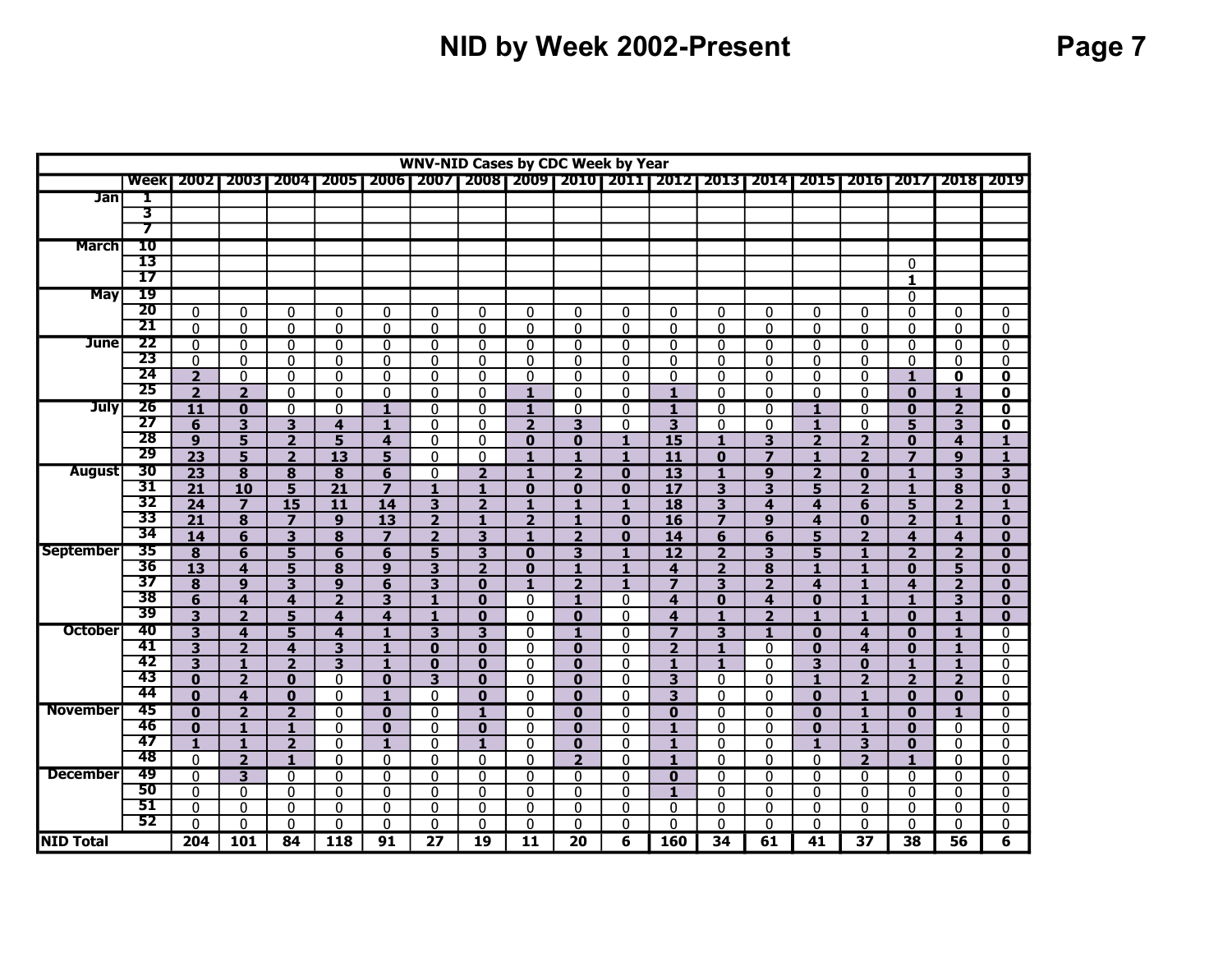## NID by Parish 2002-Present NID by Page 8

9 Tangipahoa 0.0 0 12 6 1 2 6 1 3 1 0 1 12 0 0 1 0 0 1 9 Washington 4.3 2 6 2 0 3 4 2 0 1 0 1 1 0 1 0 0 1 1 Total 0.1 6 204 101 84 118 91 27 19 11 20 6 160 34 61 41 37 38 56

| $\overline{\mathbf{R}}$<br>e | <b>Parish</b>                                  | <b>NID 2019</b> |              |              |          |            |    |    |       |    | <b>Previously Reported NID Cases</b> |                            |          |              |              |          |   |   |                |                | R.<br>$\mathbf{e}$      | <b>Parish</b>    | <b>NID 2019</b> |                |                |                |    |    |  |  |   | <b>Previously Reported NID Cases</b> |   |                         |              |                |                         |                         |
|------------------------------|------------------------------------------------|-----------------|--------------|--------------|----------|------------|----|----|-------|----|--------------------------------------|----------------------------|----------|--------------|--------------|----------|---|---|----------------|----------------|-------------------------|------------------|-----------------|----------------|----------------|----------------|----|----|--|--|---|--------------------------------------|---|-------------------------|--------------|----------------|-------------------------|-------------------------|
| $\overline{g}$               |                                                | Incid #         |              | 02           | 03       | 04         | 05 |    | 06 07 | 08 | 09                                   | 10 11 12 13 14 15 16 17 18 |          |              |              |          |   |   |                |                | $\mathbf{q}$            |                  | Incid #         |                | 02             | 03             | 04 | 05 |  |  |   | 06 07 08 09 10 11 12                 |   | 13 14 15 16             |              |                | $17$ 18                 |                         |
| $\mathbf{1}$                 | <b>Jefferson</b>                               | 0.0             |              | 24           | 3        |            |    |    |       |    |                                      |                            |          | 13           | $\Omega$     | $\Omega$ |   |   |                | $\overline{2}$ |                         | 6 Avoyelles      | 0.0             |                | $\overline{2}$ | $\Omega$       |    |    |  |  | n |                                      |   |                         |              | <sup>n</sup>   | $\Omega$                |                         |
| $1 \mid$                     | <b>Orleans</b>                                 | 0.0             |              | 10           |          |            |    |    |       |    |                                      |                            |          |              |              |          |   |   |                |                |                         | 6 Catahoula      | 0.0             |                |                |                |    |    |  |  |   |                                      |   |                         |              |                |                         |                         |
|                              | 1   Plaquemines                                | 0.0             |              | $\Omega$     |          |            |    |    |       |    |                                      |                            |          |              |              |          |   |   |                | <sup>0</sup>   |                         | 6 Concordia      | 0.0             |                |                |                |    |    |  |  |   |                                      |   |                         |              |                |                         |                         |
|                              | 1 St Bernard                                   | 0.0             |              | 0            |          |            |    |    |       |    |                                      |                            |          |              |              |          |   |   |                | o              |                         | 6 Grant          | 0.0             |                |                |                |    |    |  |  |   |                                      |   |                         |              |                |                         |                         |
|                              | 2 Ascension                                    | 0.0             |              | 6            |          |            |    | 10 |       |    |                                      |                            |          |              |              |          |   |   |                |                |                         | 6 Lasalle        | 0.0             |                |                |                |    |    |  |  |   |                                      |   |                         |              |                |                         |                         |
|                              | 2 East Baton Rouge                             | 0.2             | $\mathbf{1}$ | 37           |          |            |    |    |       |    |                                      |                            |          |              |              |          |   |   |                | 8              |                         | 6 Rapides        | 0.0             |                | 14             |                |    |    |  |  |   |                                      |   |                         |              |                |                         |                         |
|                              | 2 East Feliciana                               | 0.0             |              | 2            |          |            |    |    |       |    |                                      |                            |          |              |              |          |   |   |                | $\Omega$       |                         | 6 Vernon         | 0.0             |                | $\Omega$       |                |    |    |  |  |   |                                      |   |                         |              |                |                         |                         |
|                              | 2 Iberville                                    | 0.0             |              |              |          |            |    |    |       |    |                                      |                            |          |              |              |          |   |   |                |                |                         | 6 Winn           | 0.0             |                | 1              | ŋ              |    |    |  |  |   |                                      |   |                         |              |                |                         |                         |
|                              | 2 Pointe Coupee                                | 0.0             |              |              |          |            |    |    |       |    |                                      |                            |          |              |              |          |   |   |                |                | $\overline{\mathbf{z}}$ | Bienville        | 0.0             |                | $\Omega$       | $\Omega$       |    |    |  |  |   |                                      |   |                         |              |                |                         |                         |
|                              | 2   West Baton Rouge                           | 0.0             |              |              |          |            |    |    |       |    |                                      |                            |          |              |              |          |   |   |                | -1             |                         | 7 Bossier        | 0.0             |                | 3              | я              |    |    |  |  |   |                                      |   |                         |              |                |                         | $\Omega$                |
|                              | 2 West Feliciana                               | 0.0             |              | $\Omega$     |          |            |    |    |       |    |                                      |                            |          |              |              |          |   |   | 0              | 0              |                         | <b>Caddo</b>     | 0.0             |                | 5              | 38             |    |    |  |  |   | 19                                   |   | <b>16</b>               | 5            | 10             | 6                       |                         |
|                              | 3 Assumption                                   | 0.0             |              | $\mathbf{0}$ |          |            |    |    |       |    |                                      |                            |          |              |              |          |   |   |                | $\mathbf{0}$   | $\mathbf{z}$            | <b>Claiborne</b> | 0.0             |                |                |                |    |    |  |  |   |                                      |   |                         |              |                |                         |                         |
|                              | 3 Lafourche                                    | 0.0             |              |              |          |            |    |    |       |    |                                      |                            |          |              |              |          |   |   |                | 3              | $\mathbf{z}$            | <b>DeSoto</b>    | 0.0             |                |                |                |    |    |  |  |   |                                      |   |                         |              |                |                         |                         |
|                              | 3 St Charles                                   | 0.0             |              |              |          |            |    |    |       |    |                                      |                            |          |              |              |          |   |   |                |                | $\overline{\mathbf{z}}$ | Natchitoches 0.0 |                 |                |                |                |    |    |  |  |   |                                      |   |                         |              |                |                         |                         |
|                              | 3 St James                                     | 0.0             |              |              |          |            |    |    |       |    |                                      |                            |          |              |              |          |   |   |                | 2              | 7                       | <b>Red River</b> | 0.0             |                |                |                |    |    |  |  |   |                                      |   |                         |              |                |                         |                         |
|                              | 3 St John the Baptist                          | 0.0             |              |              |          |            |    |    |       |    |                                      |                            |          |              |              |          |   |   |                | $\mathbf{0}$   | $\overline{\mathbf{z}}$ | <b>Sabine</b>    | 0.0             |                |                |                |    |    |  |  |   |                                      |   |                         |              |                |                         |                         |
|                              | 3 St Mary                                      | 0.0             |              |              |          |            |    |    |       |    |                                      |                            |          |              |              |          |   |   |                | $\Omega$       | 7                       | Webster          | 0.0             |                | $\Omega$       |                |    |    |  |  |   |                                      |   |                         |              |                | 0                       | 0                       |
|                              | 3 Terrebonne                                   | 0.0             |              | 0            |          |            |    |    |       |    |                                      |                            |          |              |              |          |   |   |                | 0              |                         | 8 Caldwell       | 0.0             |                | $\Omega$       | <sup>0</sup>   | -1 |    |  |  |   |                                      | в |                         | $\Omega$     | n              |                         |                         |
| $\overline{\mathbf{4}}$      | Acadia                                         | 0.0             |              | $\mathbf{0}$ |          |            |    |    |       |    |                                      |                            |          |              |              |          |   |   | $\Omega$       | $\mathbf{0}$   |                         | 8 East Carroll   | 0.0             |                |                |                |    |    |  |  |   |                                      |   |                         |              |                |                         |                         |
|                              | 4 Evangeline                                   | 0.0             |              |              |          |            |    |    |       |    |                                      |                            |          |              |              |          |   |   |                |                |                         | 8 Franklin       | 0.0             |                |                |                |    |    |  |  |   |                                      |   |                         |              |                |                         |                         |
|                              | 4 Iberia                                       | 0.0             |              |              |          |            |    |    |       |    |                                      |                            |          |              |              |          |   |   |                | 0              |                         | 8 Jackson        | 0.0             |                |                |                |    |    |  |  |   |                                      |   |                         |              |                |                         | $\Omega$                |
|                              | 4   Lafayette                                  | 0.0             |              |              |          |            |    |    |       |    |                                      |                            |          |              |              |          |   |   |                | 2              |                         | 8 Lincoln        | 0.0             |                |                |                |    |    |  |  |   |                                      |   |                         |              |                |                         |                         |
|                              | 4 St Landry                                    | 0.0             |              | 1            |          |            |    |    |       |    |                                      |                            |          |              |              |          |   |   |                |                | 8                       | Madison          | 0.0             |                |                |                |    |    |  |  |   |                                      |   |                         |              |                |                         |                         |
|                              | 4 St Martin                                    | 0.0             |              | n            |          |            |    |    |       |    |                                      |                            |          |              |              |          |   |   |                |                |                         | 8 Morehouse      | 0.0             |                |                |                |    |    |  |  |   |                                      |   |                         |              |                |                         |                         |
|                              | 4  Vermillion                                  | 0.0             |              | 0            |          |            |    |    |       |    |                                      |                            |          |              |              |          |   |   | $\mathbf 0$    | 0              |                         | 8 Ouachita       | 0.0             |                | 6              | $\overline{2}$ |    |    |  |  |   |                                      |   |                         |              | з              |                         | -3                      |
|                              | 5 Allen                                        | 0.0             |              | $\mathbf{0}$ | $\Omega$ | $\sqrt{2}$ |    |    |       |    |                                      |                            |          |              | $\Omega$     | ŋ        |   |   |                | $\mathbf{0}$   |                         | 8 Richland       | 0.0             |                | 2              |                |    |    |  |  |   |                                      |   |                         |              |                |                         | $\mathbf{0}$            |
|                              | 5 Beauregard                                   | 0.0             |              | n            |          |            |    |    |       |    |                                      |                            |          |              |              |          |   |   |                | $\Omega$       |                         | 8 Tensas         | 0.0             |                |                |                |    |    |  |  |   |                                      |   |                         |              |                |                         |                         |
|                              | 5 Calcasieu                                    | 0.0             |              | 8            |          |            |    |    |       |    |                                      |                            |          |              |              |          |   |   |                | $\Omega$       | 8                       | <b>Union</b>     | 0.0             |                |                |                |    |    |  |  |   |                                      |   |                         |              |                |                         |                         |
| 5.                           | <b>Cameron</b>                                 | 0.0             |              | 0            |          |            |    |    |       |    |                                      |                            |          |              |              |          |   |   | $\Omega$       | 0              |                         | 8 West Carroll   | 0.0             |                |                |                |    |    |  |  |   |                                      |   |                         |              |                |                         |                         |
|                              | 5 Jefferson Davis                              | 0.0             |              | $\mathbf{0}$ | -1       |            |    |    |       |    |                                      | <sup>0</sup>               | $\Omega$ | $\mathbf{0}$ | $\mathbf{0}$ | 0        | 3 | 0 | $\overline{0}$ | 0              |                         | 9 Livingston     | 1.4             | $\overline{2}$ | 12             | 5              | 6  |    |  |  |   |                                      |   | $\overline{\mathbf{z}}$ | $\mathbf{0}$ | $\overline{2}$ | $\overline{\mathbf{3}}$ | $\overline{\mathbf{3}}$ |
|                              |                                                |                 |              |              |          |            |    |    |       |    |                                      |                            |          |              |              |          |   |   |                |                |                         | 9 St Helena      | 0.0             |                | $\mathbf{0}$   | 2              |    |    |  |  |   | 2                                    | 0 | 0                       | $\mathbf{0}$ | 0              | $\overline{0}$          | $\overline{0}$          |
|                              | وبالمستقط والملائط والمستطر والمتاسين والتلافي |                 |              |              |          |            |    |    |       |    |                                      |                            |          |              |              |          |   |   |                |                |                         |                  | $\sim$          |                |                |                |    |    |  |  |   |                                      |   |                         |              |                |                         |                         |

parishes highlighted in grey have cases each year  $\frac{3}{2}$  St Tammany | 0.4 | 1 | 27 4 0 3 14 0 3 4 1 1 10 1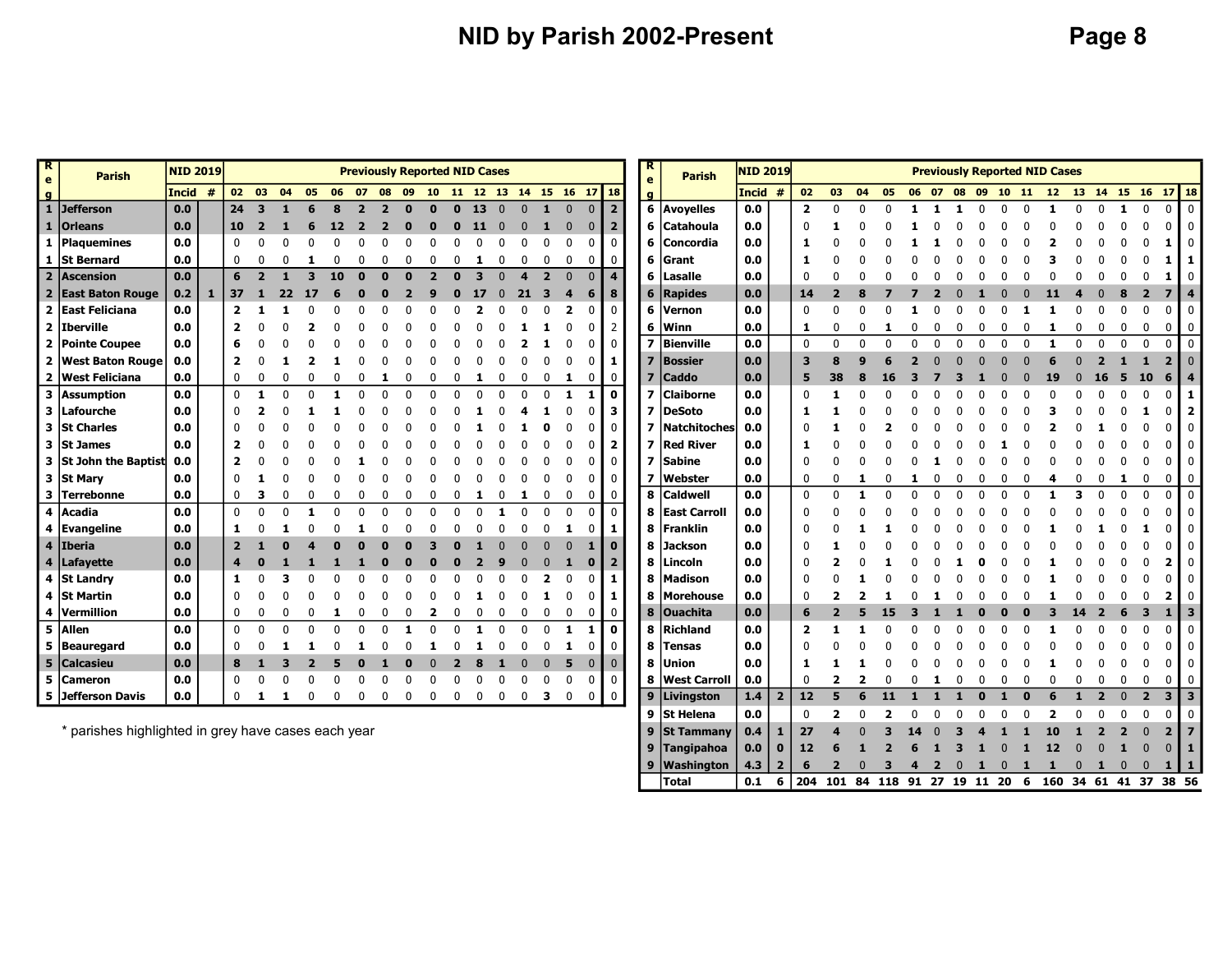# Imported Arboviral Summary 2019 **Page 9**

| <b>Parish</b>           | <b>CHIKV DENV ZIKV1</b> |  | <b>Total</b> |
|-------------------------|-------------------------|--|--------------|
| Lafayette               |                         |  |              |
|                         |                         |  |              |
|                         |                         |  |              |
| <b>Statewide Totall</b> |                         |  |              |

|        | lzıkv <sup>ı</sup> | otal l | <b>Countries of Travel</b> <sup>2</sup> |                 |             |  |
|--------|--------------------|--------|-----------------------------------------|-----------------|-------------|--|
| ົ<br>۷ |                    |        | <b>CHIKV</b>                            | <b>DENV</b>     | <b>7IKV</b> |  |
|        |                    |        |                                         | Cuba            |             |  |
|        |                    |        |                                         | <b>Honduras</b> |             |  |
|        |                    |        |                                         |                 |             |  |

Imported Arboviral Summary 2018

| <b>Parish</b>           | CHIKV  DENV  ZIKV <sup>1</sup> |   | Total. |          | <b>Countries of Travel</b> |             |
|-------------------------|--------------------------------|---|--------|----------|----------------------------|-------------|
| Caddo                   |                                |   |        | ICHIKV   | <b>IDENV</b>               | <b>ZIKV</b> |
| Orleans                 |                                |   |        | Tanzania | IGuatemala                 |             |
| St.<br>Tammany          |                                |   |        |          | Sri Lanka                  |             |
| <b>Statewide Totall</b> |                                | n | 31     |          |                            |             |

| /  DENV  ZIKV <sup>1</sup> | l Total I | <b>Countries of Travel</b> |                   |             |
|----------------------------|-----------|----------------------------|-------------------|-------------|
|                            |           | ICHIKV                     | <b>DENV</b>       | <b>ZIKV</b> |
|                            |           | Tanzania                   | <b>IGuatemala</b> |             |
|                            |           |                            | Sri Lanka         |             |

Imported Arboviral Summary 2017

| <b>Parish</b>           | $ CHIKV $ DENV $ ZIKV$ <sup>1</sup> |  | Total |               | <b>Countries of Tray</b> |              |
|-------------------------|-------------------------------------|--|-------|---------------|--------------------------|--------------|
| lJefferson.             |                                     |  |       | <b>ICHIKV</b> | <b>IDENV</b>             | <b>IZIKV</b> |
| Tammanv                 |                                     |  |       | lIndia        | India                    | JSVI         |
| <b>Statewide Totall</b> |                                     |  | 5     |               |                          |              |

|        | <b>Countries of Travel</b> |             |
|--------|----------------------------|-------------|
| ICHIKV | <b>IDENV</b>               | $7$ IK $V1$ |
| India  | India                      |             |

### Imported Arboviral Summary 2016

| Parish           | CHIKV DENV ZIKV <sup>1</sup> Total |   |                |    | <b>Countries of Travel</b>                              |
|------------------|------------------------------------|---|----------------|----|---------------------------------------------------------|
| Ascension        |                                    |   |                |    | <b>ZIKV</b> <sup>1</sup><br><b>CHIKV</b><br><b>DENV</b> |
| Bienville        |                                    |   |                |    | Costa Rica  Bolivia<br><b>Belize</b>                    |
| <b>Bossier</b>   |                                    |   | 0              |    | <b>C</b> olombia<br>Guatemala                           |
| Caddo            |                                    |   |                | n  | Costa Rica<br>Indonesia                                 |
| East Baton Rouge |                                    |   | $\overline{2}$ | າ  | Mexico<br>Dominican Republic                            |
| Jefferson        |                                    |   | 5              | 6  | Nigeria<br>El Salvador                                  |
| Lafayette        |                                    |   |                | ŋ  | Philippines<br>Grenada                                  |
| Livingston       |                                    |   | $\overline{2}$ | n  | Guatemala                                               |
| Orleans          |                                    |   | 16             | 18 | Haiti                                                   |
| Ouachita         |                                    |   |                |    | Honduras                                                |
| St. Charles      |                                    |   |                |    | Jamaica                                                 |
| St. James        |                                    |   |                |    | Mexico                                                  |
| St. Landry       |                                    |   | 4              |    | Nicaragua                                               |
| St. Tammany      |                                    |   | 2              | 3  | Puerto Rico                                             |
| Statewide Total  |                                    | 6 | 38             | 45 | Saint Lucia                                             |
|                  |                                    |   |                |    |                                                         |

|                         | DENV ZIKV <sup>1</sup>   Total |    |                 |              | <b>Countries of Travel</b> |                    |
|-------------------------|--------------------------------|----|-----------------|--------------|----------------------------|--------------------|
|                         |                                |    |                 | <b>CHIKV</b> | <b>DENV</b>                | ZIKV <sup>1</sup>  |
|                         |                                |    |                 | Costa Rica   | Bolivia                    | <b>Belize</b>      |
|                         |                                |    |                 |              | Guatemala                  | Colombia           |
|                         |                                |    |                 |              | Indonesia                  | Costa Rica         |
|                         |                                | 2  | 2               |              | Mexico                     | Dominican Republic |
|                         |                                | 5  | 6               |              | Nigeria                    | El Salvador        |
|                         |                                |    | 2               |              | Philippines                | Grenada            |
|                         |                                | 2  | 2               |              |                            | Guatemala          |
|                         | $\overline{2}$                 | 16 | $\overline{18}$ |              |                            | Haiti              |
|                         |                                |    |                 |              |                            | Honduras           |
|                         |                                |    |                 |              |                            | Jamaica            |
|                         |                                |    |                 |              |                            | Mexico             |
|                         |                                | 4  | 4               |              |                            | Nicaragua          |
|                         |                                | 2  | 3               |              |                            | Puerto Rico        |
| $\overline{\mathbf{1}}$ | 6                              | 38 | 45              |              |                            | Saint Lucia        |
|                         |                                |    |                 |              |                            | Trinidad           |
|                         |                                |    |                 |              |                            | <b>USVI</b>        |
|                         |                                |    |                 |              |                            | Venezuela          |

<sup>1</sup>Zika disease cases that had complaints of fever, rash, arthralgia, conjunctivitis, GBS or a birth defect

<sup>2</sup>For a comprehensive list of countries with active transmission of a specific arbovirus, please visit https://wwwnc.cdc.gov/travel/